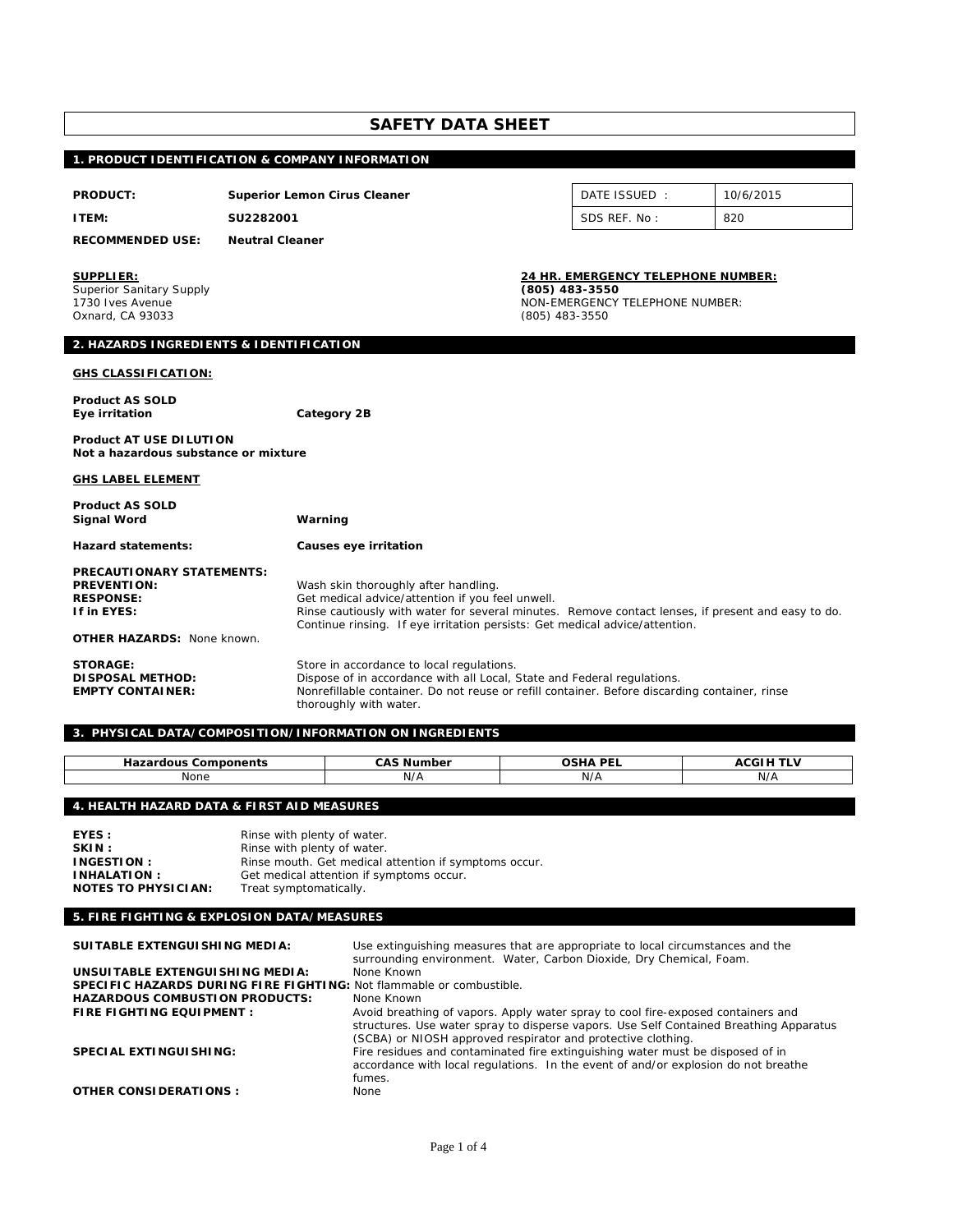## **6. ACCIDENTAL RELEASE MEASURES**

**PERSONAL PRECAUTIONS, PROTECTIVE EQUIPMENT AND EMERGENCY PRODCDURES:** Wear protective equipment as needed. Refer to protective measures listed in sections 7 and 8.

**METHODS AND MATERIALS FOR CONTAINMENT AND CLEANING UP:** To contain spilled material, dike area involved. Remove source of ignition and provide ventilation. To absorb product, use porous material such as diatomaceous earth, sand or a commercial absorbent. Using a shovel, place into leak proof containers.

**WATER DISPOSAL METHOD:** Dispose of according to local, state and federal regulations. Wear protective equipment as needed. **ENVIRONMENTAL PRECAUTIONS:** Do not allow contact with soil, surface or ground water.

### **7. PRECAUTIONS FOR SAFE HANDLING/STORAGE/USE**

**SAFE HANDLING:** Wash hands thoroughly after handling. Store in original container in an upright position in a cool, dry area inaccessible to children and pets. Keep away from direct sunlight and freezing conditions. Do not store near oxidizers, alkalies, acids and bleach. Do not mix with other chemicals.

**STORAGE TEMPERATURE:** 0 °C to 50 °C

### **8. EXPOSURE CONTROLS\PERSONAL PROTECTION (PPE)**

### **INGREDIENTS WITH WORKPLACE CONTROL PARAMETERS**

| ardous<br>.<br>vonents<br>"or | CAS<br>Jumber<br>NH | ∙orm<br>Οl<br>the contract of the contract of the contract of the contract of the contract of<br>xposure | $\cdots$<br>`issible<br>.<br>าcentration<br>. |
|-------------------------------|---------------------|----------------------------------------------------------------------------------------------------------|-----------------------------------------------|
| None                          | <b>NI/A</b><br>N/M  | N/A                                                                                                      | N/A                                           |

**OSHA TABLE COMMENTS: NL = Not Listed**<br>**ENGINEERING CONTROLS:** Good general ve Good general ventilation should be sufficient to control worker exposure to airborne contaminants. **PERSONAL PROTECTIVE EQUIPMENT:** 

| <b>EYES AND FACE:</b>           | No special protective equipment required.                                                       |
|---------------------------------|-------------------------------------------------------------------------------------------------|
| HAND:                           | No special protective equipment required.                                                       |
| SKIN:                           | No special protective equipment required.                                                       |
| <b>RESPIRATORY:</b>             | No personal respiratory protective equipment normally required.                                 |
| <b>WORK HYGIENIC PRACTICES:</b> | Avoid accidental spills on skin, wash after use. Wash contaminated clothing prior to reuse.     |
| <b>OTHER USE PRECAUTIONS:</b>   | Have clean water available for washing. Provide adequate ventilation or use mechanical devices. |

### **9. PHYSICAL AND CHEMICAL PROPERTIES**

APPERANCE/PHYSICAL STATE: Liquid COLOR: Yellow/Green pH: 10.2 .<br>FLASH POINT: None ODOR THRESHOLD:<br>MELTING POINT/FREEZING POINT: No Data Available MELTING POINT/FREEZING POINT: BOILING POINT: >212°F EVAPORATION RATE: (Water=1):>1 (slower than water) FLAMMABILITY (SOLID, GAS): No Data Available UPPER EXPLOSION LIMIT:<br>
SPECIFIC GRAVITY: No Data Available<br>
(H2O=1): 1.01 SPECIFIC GRAVITY: (H2O=1): 1.01 LOWER EXPLOSION LIMIT: VAPOR PRESSURE: WE ARRIVE TO DATA Available RELATIVE VAPOR DENSITY: (Air=1):>1 (heavier than air) RELATIVE DENSITY: WATER SOLUBILITY:<br>100% SOLUBILITY IN OTHER SOLVENTS: 1000% No Data Available  $SOL$ UBIILITY IN OTHER SOLVENTS: PARTITION COEFFICIENT: N-OCTANOLI/WATER: No Data Available AUTOIGNITION TEMPERATURE:<br>THERMAL DECOMPOSITION: No Data Available THERMAL DECOMPOSITION:<br>VISCOSITY, KINEMATIC: No Data Available **VISCOSITY, KINEMATIC:** EXPLOSIVE PROPERTIES: No Data Available OXIDIZING PROPERTIES:<br>MOLECULAR WEIGHT: NO Data Available MOLECULAR WEIGHT: VOC: No Data Available No Data Available No Data Available

Slight Lemon

## **10. STABILITY AND REACTIVITY**

| STABILITY :                | Stable  |
|----------------------------|---------|
| HAZARDOUS POLYMERIZATION : | Will NC |

**Will NOT Occur**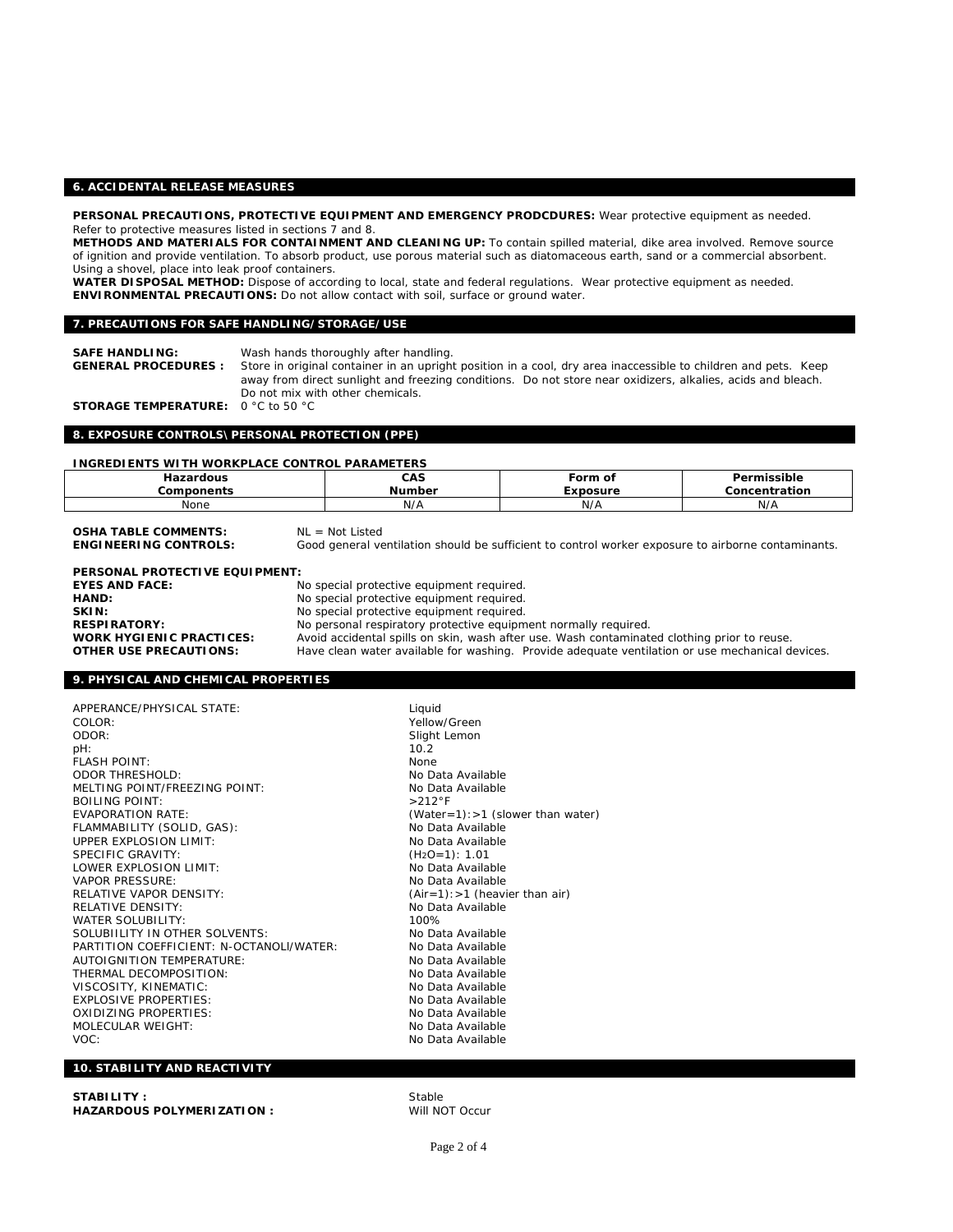**CONDITIONS TO AVOID :** None **POLYMERIZATION :** Will NOT Occur **HAZARDOUS DECOMPOSITION PRODUCTS: INCOMPATIBLE MATERIALS :** None.

# **11. TOXICOLOGICAL INFORMATION**

**INFORMATION ON LIKELY ROUTES OF EXPOSURE:** Inhalation, Ingestion, Eye contact, Skin contact.

**POTENTIAL HEALTH EFFECTS:** EYES: Causes eye irritation. **EXPERIENCE WITH HUMAN EXPOSURE:** EYE CONTACT: The CONTACT:<br>
EXECTED SKIN CONTACT: SKIN CONTACT: The CONTACT: SKIN CONTACT:<br>
INGESTION: NO symptoms known or expected.<br>
No symptoms known or expected. INGESTION:<br>
INHALATION: NO symptoms known or expected.<br>
No symptoms known or expected. **TOXICITY** ACUTE ORAL TOXICITY:<br>ACUTE INHALATION TOXICITY: No Data Available ACUTE INHALATION TOXICITY:<br>ACUTE DERMAL TOXICITY: No Data Available ACUTE DERMAL TOXICITY:<br>
SKIN CORROSION/IRRITATION: No Data Available SKIN CORROSION/IRRITATION: NO Data Available<br>SERIOUS EYE DAMAGE/EYE IRRITATION: No Data Available SERIOUS EYE DAMAGE/EYE IRRITATION: RESPIRATORY OR SKIN SENSITIZATION: No Data Available CARCINOGENICITY:<br>
REPRODUCTIVE FFFECTS: No Data Available REPRODUCTIVE EFFECTS:<br>GERM CELL MUTAGENICITY: No Data Available **GERM CELL MUTAGENICITY:** TERATOGENICITY:<br>
STOT-SINGLE EXPOSURE: No Data Available<br>
No Data Available STOT-SINGLE EXPOSURE:<br>STOT-REPEATED EXPOSURE: No Data Available STOT-REPEATED EXPOSURE: ASPIRATION TOXICITY: No Data Available GENERAL COMMENTS: No Data Available

SKIN:<br>INGESTION: THE STATE STATE Health injuries are not known or expected under normal use.<br>Health injuries are not known or expected under normal use. INGESTION:<br>INHALATION: INHALATION: Experiment and the structure of the Health injuries are not known or expected under normal use. INHALATION:<br>CHRONIC EXPOSURE: The Same of the Health injuries are not known or expected under normal use. Health injuries are not known or expected under normal use.

No symptoms known or expected.

#### **12. ECOLOGICAL INFORMATION**

**ECOTOXICOLOGICAL INFORMATION:** This product has no known ecotoxicological effects. Non Identified

### **PRODUCT**

**TOXICITY TO FISH:**  No Data Available **TOXICITY TO DAPHNIA AND OTHER AQUATIC INVERTEBRATES:**  No Data Available **TOXICITY TO ALGAE:**  No Data Available

**INGREDIENTS**

**TOXICITY TO DAPHNIA AND OTHER AQUATIC INVERTEBRATES:**  No Data Available **PERSISTENCE AND DEGRADABILITY:**  No Data Available **BIOACCUMULATIVE POTENTIAL:**  No Data Available **MOBILITY IN SOIL:**  No Data Available **OTHER ADVERSE EFFECTS:**  No Data Available

## **13. DISPOSAL CONSIDERATIONS**

**DISPOSAL METHOD:** Dispose of in accordance with all Local, State and Federal regulations. **EMPTY CONTAINER:** Nonrefillable container. Do not reuse or refill container. Before discarding container, rinse thoroughly with water. **RCRA/EPA WASTE INFORMATION:** N/A

### **14. TRANSPORT INFORMATION**

**THE SHIPPER/CONSIGNOR/SENDER IS RESPONSIBLE TO ENSURE THAT THE PACKAGING, LABELING, AND MARKINGS ARE IN COMPLIANCE WITH THE SELECTED MODE OF TRANSPORT.** 

**DOT (DEPARTMENT OF TRANSPORTATION) LAND TRANSPORT:** Not dangerous goods

**SEA TRANSPORT (IMDG/IMO):** Not dangerous goods